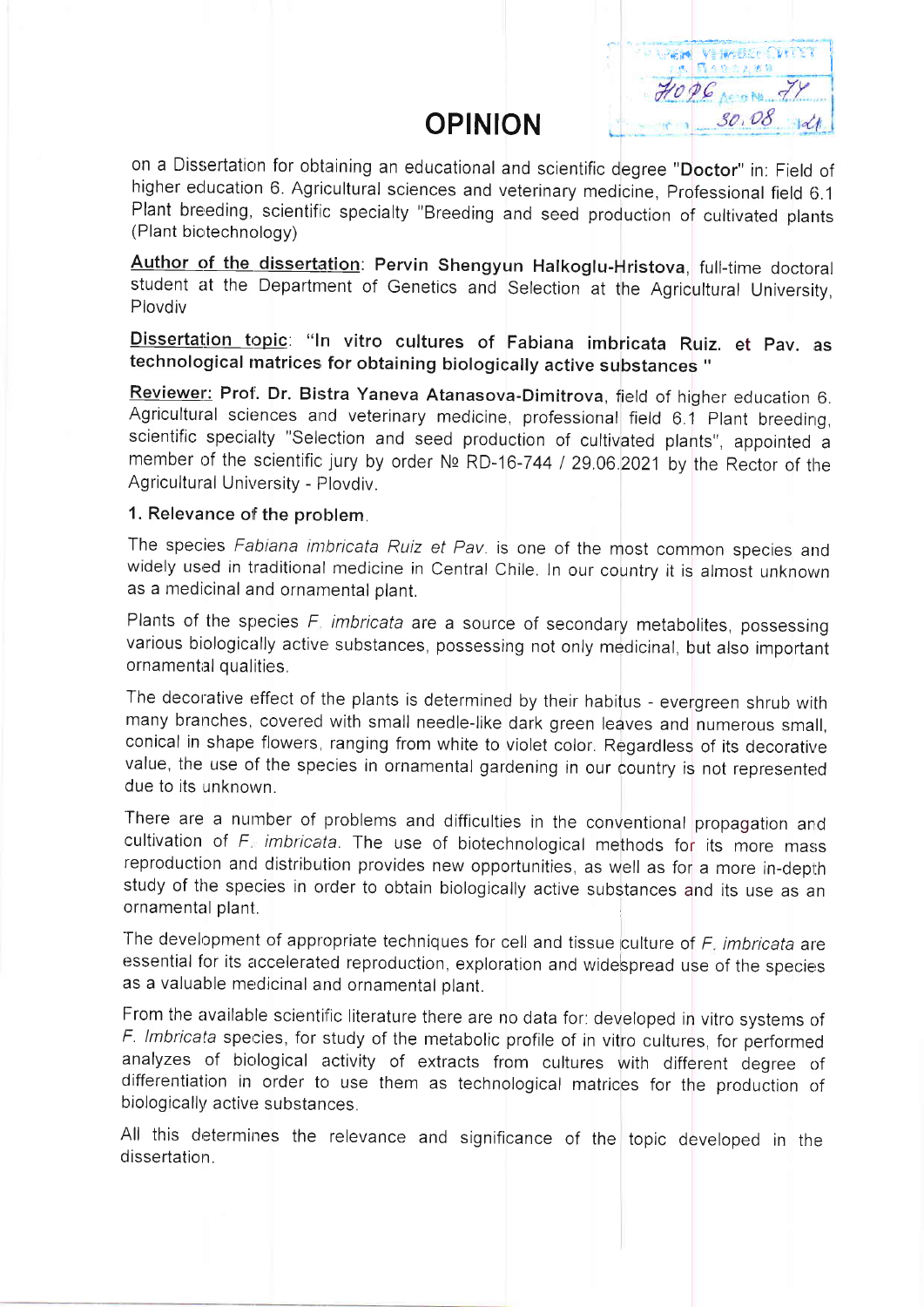# 2. Purpose, tasks, hypotheses and research methods,

The purpose of the dissertation is correctly formulated, and 5 main tasks are precisely and clearly stated, the implementation of which has led to the results.

The doctoral student has successfully mastered the necessary for the purpose of the dissertation modern research methods (DPPH, ABTS, FRAP, CUPRAC, HPLC, etc.) for the determination of total phenols, flavonoids, polyphenol biologically active substances.

# 3. Visualization and presentation of the obtained results.

The presented dissertation is a purposeful research work that complements and expands the knowledge about the species. It is formed according to the classical model of 118 pages adopted in the Republic of Bulgaria, as the illustration and presentation of the results is achieved with 16 tables, 31 figures and 2 appendices.

The structure of the dissertation is well balanced, as the literature review is 22 pages, materials and methods - 13 pages, results and discussion - 30 pages and conclusions - 3 pages.

# 4. Discussion of the results and used literature.

The obtained results are summarized and interpreted correctly, in a good scientific style. In discussing them, the sequence of the presented problem in the literature review is followed, which gives value and clarity to the exposition. All experiments were performed strictly, which makes the results reliable. The discussion on them shows an in-depth knowledge of the issue. 191 literature sources were used, 3 of them in Cyrillic and 188 in Latin.

### 5. Contributions to the dissertation.

From the developed dissertation work, the most significant contributions are the followino:

### Scientific contributions

 $\checkmark$  An optimized culture medium for micropropagation of F. imbricata has been developed, in which the balance of growth regulators provides a high multiplication rate.

 $\checkmark$  Callus cultures were induced, differing in morphology and growth characteristics, from which 3 cultures suitable for induction of cell suspensions were selected.

 $\checkmark$  For the first time, the number and size of cells and cell clusters in suspension cultures of *F. imbricata* were determined by digital holographic microscopy (DHM).

 $V$  The polyphenolic profile of plants in vivo and in vitro, calluses and resulting cell suspensions of F. imbricata were determined by HPLC analyzes. The diversity of the synthesized polyphenolic compounds in the studied in vitro systems with different degree of differentiation has been proven.

 $\checkmark$  For the first time, spectrophotometric analysis of in vivo and in vitro cultures of  $f$ . imbricata was performed, which demonstrated high antioxidant activity of the analyzed extracts.

#### Scientific and applied contributions

 $\checkmark$  In vitro material was obtained from F. Imbricata starting plants, suitable for use as a source of biologically active substances.